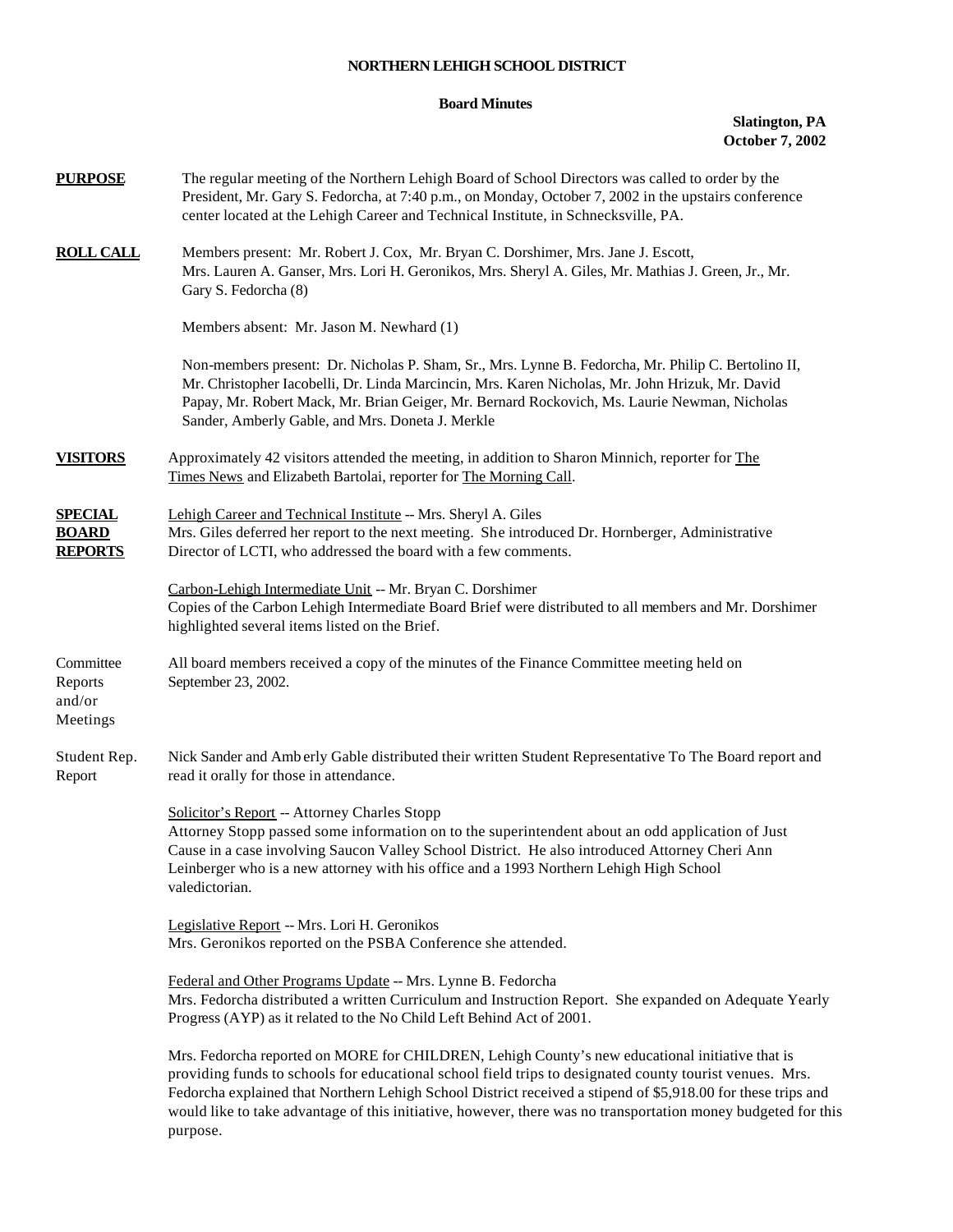| <b>SPECIAL</b><br><b>BOARD</b><br><b>REPORTS</b><br>(Con't.) | Mrs. Fedorcha requested that the board approve to transfer money from the district's Emergency<br>Transportation Fund to provide the transportation for requested field trips. There are also funds available<br>through a grant from Senator Rhodes if additional money is needed.                                                                                                                                                                                                                                                           |                                                                                                                                                                                                                             |  |  |  |
|--------------------------------------------------------------|-----------------------------------------------------------------------------------------------------------------------------------------------------------------------------------------------------------------------------------------------------------------------------------------------------------------------------------------------------------------------------------------------------------------------------------------------------------------------------------------------------------------------------------------------|-----------------------------------------------------------------------------------------------------------------------------------------------------------------------------------------------------------------------------|--|--|--|
| <b>Transfer Funds</b><br>From<br>Emergency<br>Fund           | A motion was made by Mr. Green, with a second made by Mrs. Geronikos, that the Board of Education<br>approve to transfer funds from the district's Emergency Transportation Fund, in an amount not to exceed<br>\$6000.00, to be used to transport students for field trips requested through the MORE for CHILDREN<br>initiative. Any excess transferred Emergency Transportation Fund money remaining after the trips are over,<br>should be transferred back into the Emergency Transportation Fund.                                       |                                                                                                                                                                                                                             |  |  |  |
|                                                              | YEA:<br>Mr. Green, Mr. Fedorcha (8)<br>NAY:<br>None $(0)$                                                                                                                                                                                                                                                                                                                                                                                                                                                                                     | Mr. Cox, Mr. Dorshimer, Mrs. Escott, Mrs. Ganser, Mrs. Geronikos, Mrs. Giles                                                                                                                                                |  |  |  |
|                                                              | Superintendent's Report – Mr. Green requested that in the future, when a solicitor's opinion is rendered that<br>is going to affect something on the current agenda, that board members either meet with the solicitor before<br>the meeting for clarification or that the administration should see to it that all board members receive a copy<br>in advance of the meeting to read and understand. Dr. Sham indicated that the legal opinion given at this<br>meeting did not impact on anything the board needed to vote on this evening. |                                                                                                                                                                                                                             |  |  |  |
|                                                              |                                                                                                                                                                                                                                                                                                                                                                                                                                                                                                                                               | An Executive Session was held before and after the meeting for personnel and legal issues.                                                                                                                                  |  |  |  |
| <b>PERSONNEL</b>                                             | A motion was made by Mr. Green, with a second made by Mrs. Giles, that the Board of Education<br>approve the following personnel items:                                                                                                                                                                                                                                                                                                                                                                                                       |                                                                                                                                                                                                                             |  |  |  |
| Appointments<br>Instructional                                | Jon Prive<br>Assignment:<br>Salary:                                                                                                                                                                                                                                                                                                                                                                                                                                                                                                           | <b>Temporary Professional Employee</b><br>English teacher, replacing Ann Weaver, who resigned.<br>\$35,200* (Pro-Rated) (Appendix A – Step 1 Bachelors<br>on the 2001-2002 Collective Bargaining Agreement Salary Schedule) |  |  |  |
|                                                              | <b>Effective Date:</b>                                                                                                                                                                                                                                                                                                                                                                                                                                                                                                                        | September 25, 2002                                                                                                                                                                                                          |  |  |  |
|                                                              | *Salary will be adjusted to reflect the terms and conditions of the new collective bargaining<br>agreement when reached.                                                                                                                                                                                                                                                                                                                                                                                                                      |                                                                                                                                                                                                                             |  |  |  |
|                                                              | Carleen Binder                                                                                                                                                                                                                                                                                                                                                                                                                                                                                                                                | Temporary Vacancy Replacement Teacher                                                                                                                                                                                       |  |  |  |
|                                                              | Assignment:                                                                                                                                                                                                                                                                                                                                                                                                                                                                                                                                   | Kindergarten - Slatington Elementary School<br>Replacing Susanne Hegedus, who was granted a Child Rearing Leave of Absence.                                                                                                 |  |  |  |
|                                                              | Salary:                                                                                                                                                                                                                                                                                                                                                                                                                                                                                                                                       | \$35,200* (Pro-Rated) (Appendix A – Step 1 Bachelors<br>on the 2001-2002 Collective Bargaining Agreement Salary Schedule)                                                                                                   |  |  |  |
|                                                              | <b>Effective Date:</b><br><b>Termination Date:</b>                                                                                                                                                                                                                                                                                                                                                                                                                                                                                            | On or about December 3, 2002<br>On or about June 16, 2003                                                                                                                                                                   |  |  |  |
|                                                              | *Salary will be adjusted to reflect the terms and conditions of the new collective bargaining<br>agreement when reached.                                                                                                                                                                                                                                                                                                                                                                                                                      |                                                                                                                                                                                                                             |  |  |  |
| Substitutes<br>Instructional                                 | non-consecutive days:                                                                                                                                                                                                                                                                                                                                                                                                                                                                                                                         | Approve the following substitute teachers for the 2002-2003 school year at the substitute teacher rates<br>of \$70.00 for 1-10 non-consecutive days; \$80.00 for 11-20 non-consecutive days; and \$90.00 for $21+$          |  |  |  |
|                                                              | Jon Prive – English (Effective 9/23/02)<br>Lujean Baab - All Subject Areas*<br>Camille Bieber - All Subject Areas*<br>Thomas Billowitch - All Subject Areas*<br>Robert Boyle - All Subject Areas*<br>Kelly Boyle - All Subject Areas*                                                                                                                                                                                                                                                                                                         |                                                                                                                                                                                                                             |  |  |  |

Marcia Cunningham – All Subject Areas\*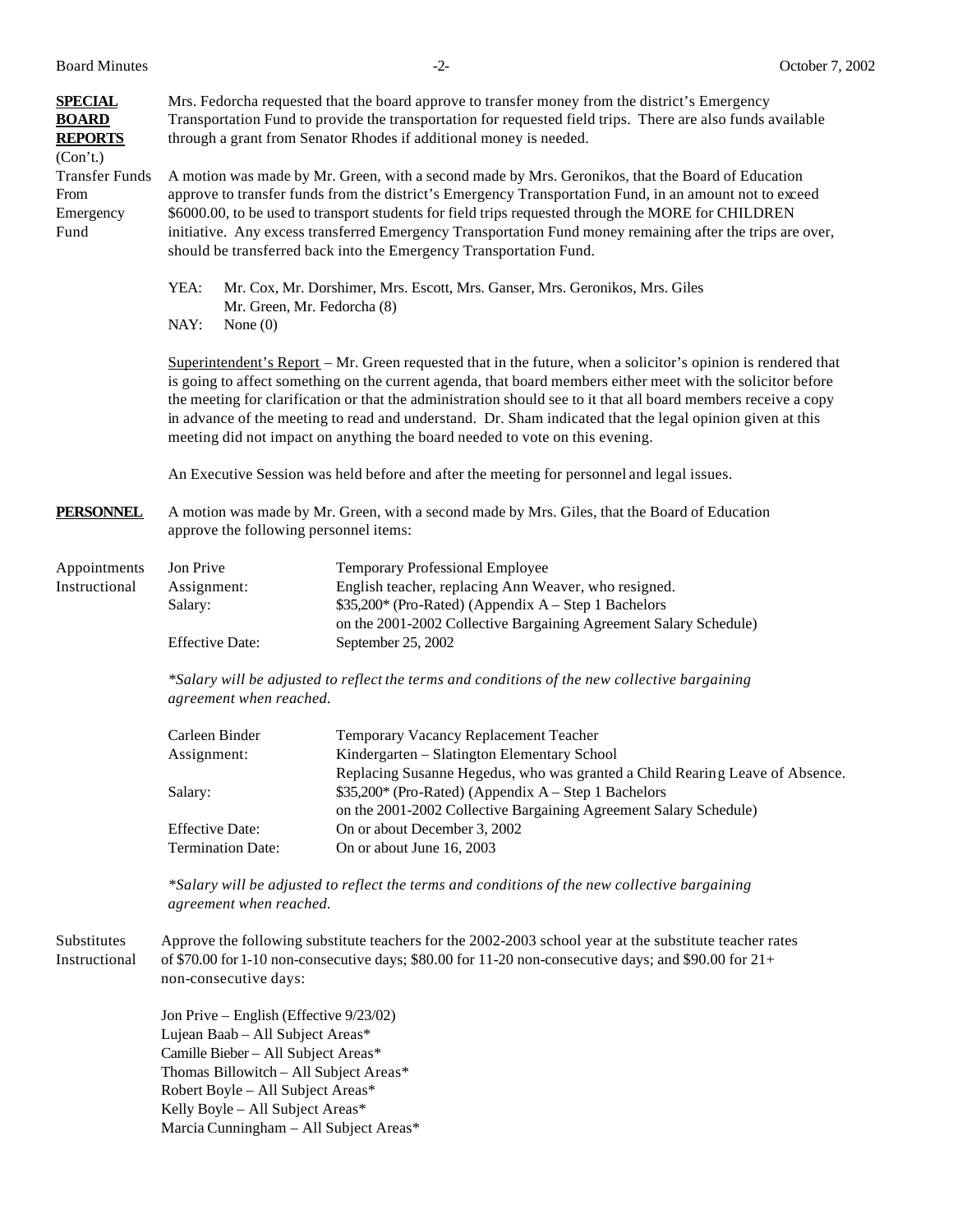| <b>PERSONNEL</b><br>(Con't.)                         | James Depew, Jr. - All Subject Areas*<br>Dean Flinchbaugh - All Subject Areas*<br>Nicole McQuilken - All Subject Areas*<br>Diana O'Brien - All Subject Areas*<br>Patricia Passick - All Subject Areas (Certification Received)<br>Dennis Pearson - All Subject Areas*<br>Thiep Pham - All Subject Areas*<br>Russell Samilo - All Subject Areas*<br>Dennis Semmel - All Subject Areas*<br>Daniel Shea - All Subject Areas*<br>William Stibrany - All Subject Areas*<br>Kristin Stuby - All Subject Areas*<br>Lucy Vazquez-Zodel - All Subject Areas*<br>Joseph Verenna - All Subject Areas*<br>*Pending Receipt of Emergency Certificate |  |  |  |  |  |
|------------------------------------------------------|-----------------------------------------------------------------------------------------------------------------------------------------------------------------------------------------------------------------------------------------------------------------------------------------------------------------------------------------------------------------------------------------------------------------------------------------------------------------------------------------------------------------------------------------------------------------------------------------------------------------------------------------|--|--|--|--|--|
| Non-<br>Instructional                                | Approve to employ the following substitute cafeteria workers for the 2002-2003 school year at the<br>substitute rate of \$7.25 per hour: Juanita Benner                                                                                                                                                                                                                                                                                                                                                                                                                                                                                 |  |  |  |  |  |
| Salary<br>Adjustment                                 | Acknowledge the following teachers who have completed the requirements per the Collective Bargaining<br>Agreement that would entitle them to a salary increase for the 2002-2003 school year:                                                                                                                                                                                                                                                                                                                                                                                                                                           |  |  |  |  |  |
|                                                      | Claire Heim<br>$13B + 24$<br>\$42,300.00*<br>From:<br>To:<br>13M<br>\$45,400.00*                                                                                                                                                                                                                                                                                                                                                                                                                                                                                                                                                        |  |  |  |  |  |
|                                                      | <b>Timothy Weaber</b><br>From:<br>5B<br>\$35,900.00*<br>To:<br>$5B + 24$<br>\$37,000.00*                                                                                                                                                                                                                                                                                                                                                                                                                                                                                                                                                |  |  |  |  |  |
|                                                      | *2001-2002 salary to be adjusted when a new Collective Bargaining Agreement is ratified.                                                                                                                                                                                                                                                                                                                                                                                                                                                                                                                                                |  |  |  |  |  |
| Debra Blake<br>District Office<br>Intern             | Approve to allow Debra Blake to work as a Curriculum and Instruction Intern in the Administration<br>Office from September 5, 2002 to May 15, 2003. This is an unpaid position.                                                                                                                                                                                                                                                                                                                                                                                                                                                         |  |  |  |  |  |
| After School<br>Tutoring<br>Program<br><b>Tutors</b> | Approve to employ Denise Turoscy as an after school tutor for students in grades 7-12 who might<br>need homework support or help to review for a test. She will work for one hour a day on a Monday<br>and a Wednesday at a stipend of \$16.00 per hour. This stipend will be funded through Title V.                                                                                                                                                                                                                                                                                                                                   |  |  |  |  |  |
|                                                      | Approve to employ Eric DeAntonis as an after school tutor for students in grades 7-12 who might need<br>homework support or help to review for a test. He will work for one hour a day on a Tuesday and a Thursday at<br>a stipend of \$16.00 per hour. This stipend will be funded through Title V.                                                                                                                                                                                                                                                                                                                                    |  |  |  |  |  |
|                                                      | Co-Curricular Appointments for 2002-2003*                                                                                                                                                                                                                                                                                                                                                                                                                                                                                                                                                                                               |  |  |  |  |  |
|                                                      | Debate Advisor - Henry Distler<br>Senior High Newspaper Advisor - Jon Prive                                                                                                                                                                                                                                                                                                                                                                                                                                                                                                                                                             |  |  |  |  |  |
|                                                      | *The stipend will be determined when a new Collective Bargaining Agreement is approved.                                                                                                                                                                                                                                                                                                                                                                                                                                                                                                                                                 |  |  |  |  |  |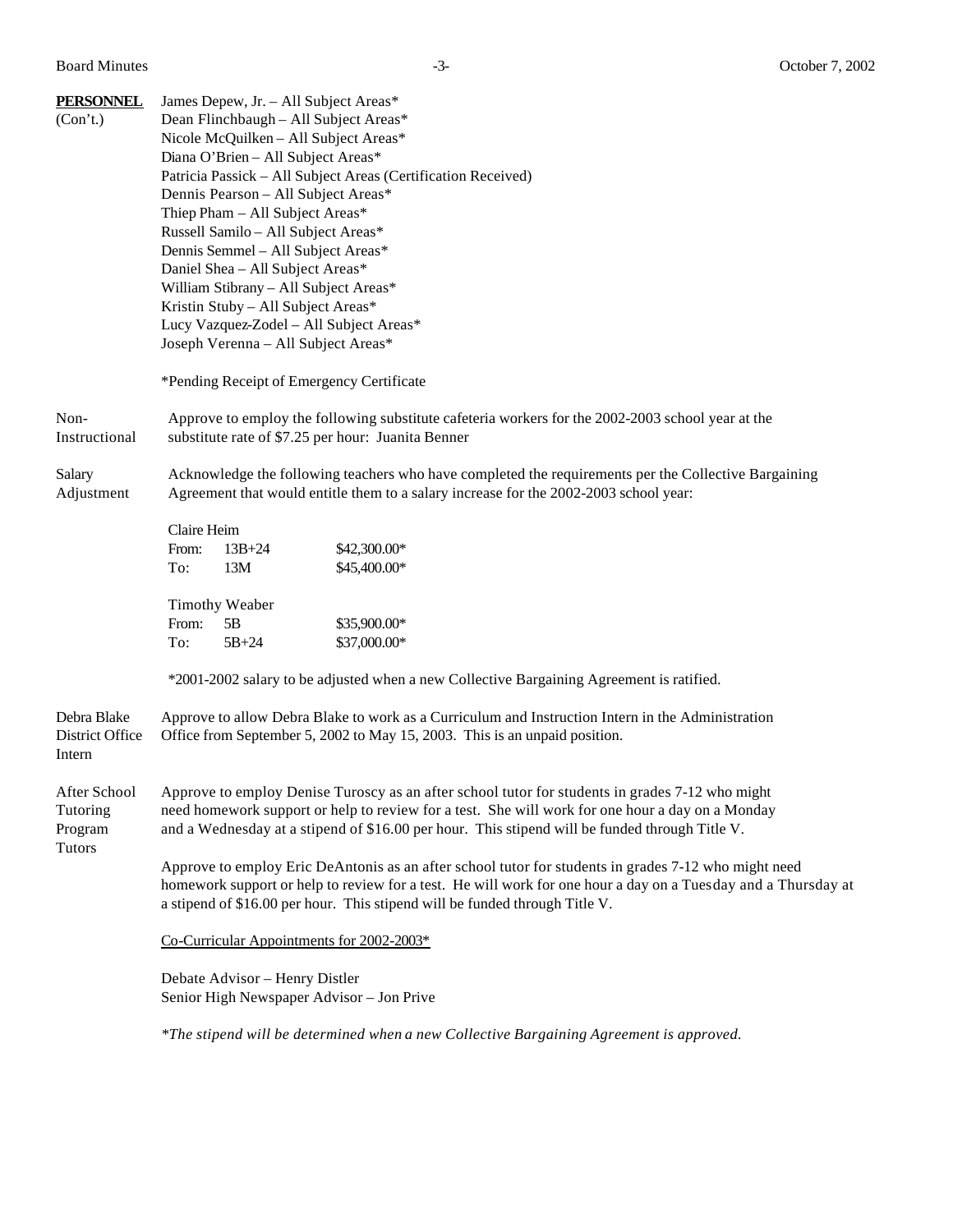| <b>PERSONNEL</b><br>(Con't.)<br>Unpaid<br>Volunteer | Approve to appoint Donna Marushak and Kelly Follweiler as unpaid volunteer dance team advisors in the<br>senior high school for the 2002-2003 school year.                                                                                                                                                                                                                           |                                                                                                                                                                                                            |                                                                                                |                                                                                                                    |  |  |
|-----------------------------------------------------|--------------------------------------------------------------------------------------------------------------------------------------------------------------------------------------------------------------------------------------------------------------------------------------------------------------------------------------------------------------------------------------|------------------------------------------------------------------------------------------------------------------------------------------------------------------------------------------------------------|------------------------------------------------------------------------------------------------|--------------------------------------------------------------------------------------------------------------------|--|--|
| Advisors                                            | Approve to appoint Jane Englert as an unpaid volunteer library club advisor in the<br>senior high school for the 2002-2003 school year.                                                                                                                                                                                                                                              |                                                                                                                                                                                                            |                                                                                                |                                                                                                                    |  |  |
| Co-Curricular<br>Resignation                        | Accept the resignation of Theresa Kokinda from her position as Web Page Advisor for the middle school for<br>the 2002-2003 school year.                                                                                                                                                                                                                                              |                                                                                                                                                                                                            |                                                                                                |                                                                                                                    |  |  |
|                                                     | ROLL CALL:                                                                                                                                                                                                                                                                                                                                                                           |                                                                                                                                                                                                            | YEA:<br>NAY:                                                                                   | Mr. Cox, Mrs. Escott, Mrs. Ganser, Mrs. Geronikos, Mrs. Giles,<br>Mr. Green, Mr. Fedorcha (7)<br>Mr. Dorshimer (1) |  |  |
|                                                     | Motion carried.                                                                                                                                                                                                                                                                                                                                                                      |                                                                                                                                                                                                            |                                                                                                |                                                                                                                    |  |  |
|                                                     | A motion was made by Mr. Cox, with a second made by Mrs. Geronikos, that the Board of Education approve<br>the following salary adjustment:                                                                                                                                                                                                                                          |                                                                                                                                                                                                            |                                                                                                |                                                                                                                    |  |  |
|                                                     | Kori Dibilio                                                                                                                                                                                                                                                                                                                                                                         |                                                                                                                                                                                                            |                                                                                                |                                                                                                                    |  |  |
|                                                     | From:<br>To:                                                                                                                                                                                                                                                                                                                                                                         | 5B<br>$5B + 24$                                                                                                                                                                                            |                                                                                                | $$35,900.00*$<br>\$37,000.00                                                                                       |  |  |
|                                                     |                                                                                                                                                                                                                                                                                                                                                                                      |                                                                                                                                                                                                            |                                                                                                |                                                                                                                    |  |  |
|                                                     |                                                                                                                                                                                                                                                                                                                                                                                      |                                                                                                                                                                                                            |                                                                                                | *2001-2002 salary to be adjusted when a new Collective Bargaining Agreement is ratified.                           |  |  |
|                                                     | YEA:                                                                                                                                                                                                                                                                                                                                                                                 |                                                                                                                                                                                                            | Mr. Cox, Mr. Dorshimer, Mrs. Escott, Mrs. Ganser, Mrs. Geronikos, Mrs. Giles,<br>Mr. Green (7) |                                                                                                                    |  |  |
|                                                     | NAY:<br><b>ABSTAIN:</b>                                                                                                                                                                                                                                                                                                                                                              |                                                                                                                                                                                                            | None $(0)$                                                                                     | Mr. Fedorcha $(1)$ – Conflict of Interest                                                                          |  |  |
| <b>POLICY</b><br><b>Board Policy</b>                |                                                                                                                                                                                                                                                                                                                                                                                      | A motion was made by Mrs. Geronikos, with a second made by Mrs. Giles, that the Board of Education<br>approve to revise Policy #449 - Early Retirement Incentive Policy, as presented after first reading. |                                                                                                |                                                                                                                    |  |  |
| #449                                                |                                                                                                                                                                                                                                                                                                                                                                                      |                                                                                                                                                                                                            |                                                                                                |                                                                                                                    |  |  |
| Early<br>Retirement                                 | YEA:                                                                                                                                                                                                                                                                                                                                                                                 | Mr. Fedorcha (8)                                                                                                                                                                                           |                                                                                                | Mr. Cox, Mr. Dorshimer, Mrs. Escott, Mrs. Ganser, Mrs. Geronikos, Mrs. Giles, Mr. Green                            |  |  |
| Incentive<br>Policy<br>$1st$ Reading                | NAY: None $(0)$                                                                                                                                                                                                                                                                                                                                                                      |                                                                                                                                                                                                            |                                                                                                |                                                                                                                    |  |  |
|                                                     | A motion was made by Mr. Dorshimer, with a second made by Mrs. Ganser, that the Board of Education<br>approve the following items listed under Policy:                                                                                                                                                                                                                               |                                                                                                                                                                                                            |                                                                                                |                                                                                                                    |  |  |
| Conferences                                         | Approve the request of Laurie Newman to attend an Eastern PA Special Education Administrator's<br>Conference sponsored by the Carbon Lehigh Intermediate Unit at Pocono Manor on October 24 and 25,<br>2002. Registration is paid by CLIU, other expenses include \$169.00 for lodging, \$18.00 for travel, for a<br>total cost of \$187.00 and will be paid for through IDEA funds. |                                                                                                                                                                                                            |                                                                                                |                                                                                                                    |  |  |
|                                                     | Approve the request of Laurie Newman and Dawn Wadsworth to attend a Pennsylvania Counsel of<br>Administrators of Special Education Conference in Harrisburg on November 6, 2002. Expenses for this<br>conference entitled "Imagine the Possibilities" include \$109.00 each for registration for a total cost of<br>\$218.00 and will be paid for through IDEA funds.                |                                                                                                                                                                                                            |                                                                                                |                                                                                                                    |  |  |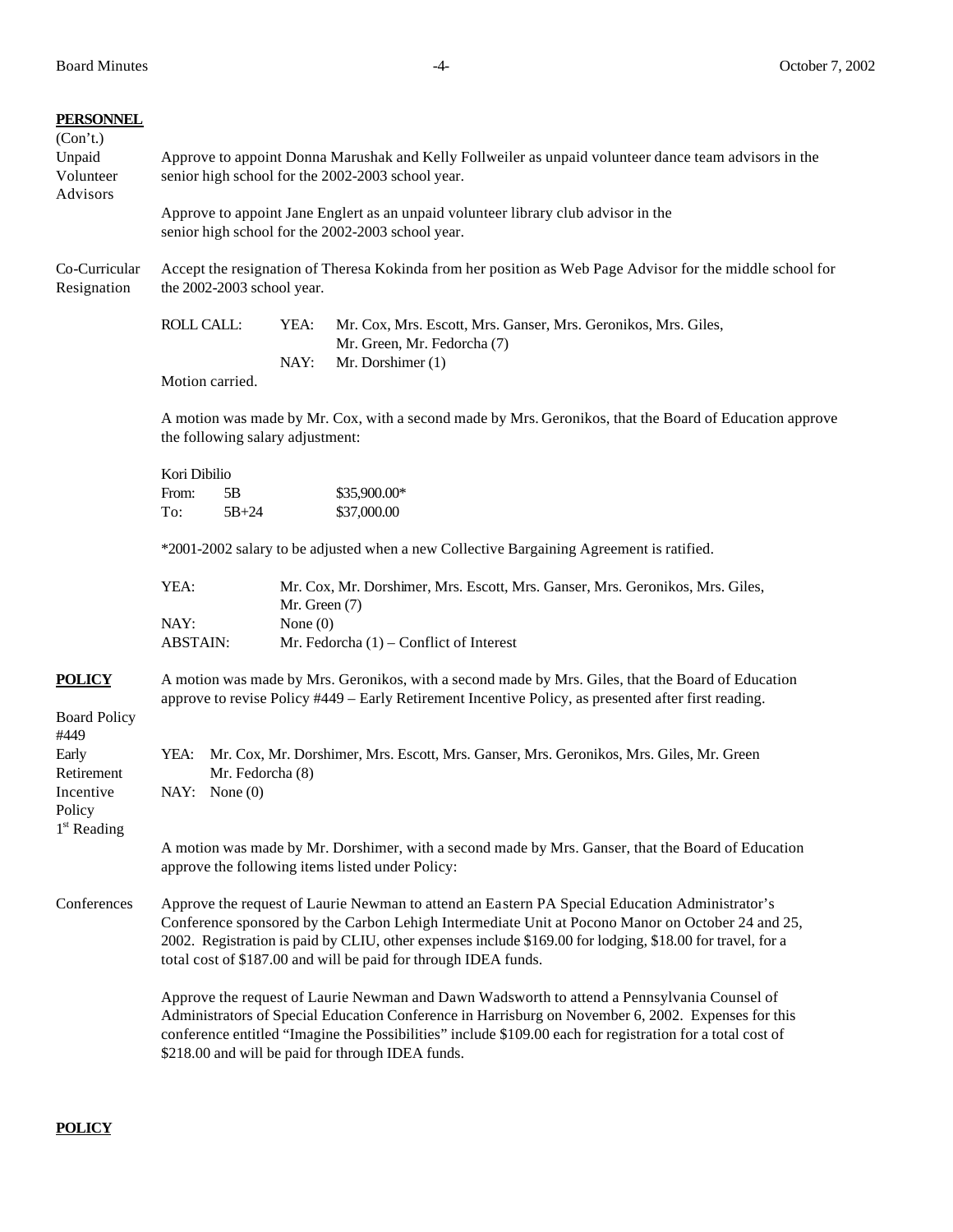(Con't.) Approve the request of Dawn Wadsworth to attend a PaTTAN (Pennsylvania Training and Technical Assistance Network) conference in King of Prussia on October 3, December 12, 2002 and April 2, 2003. Expenses for this conference include \$108.00 for travel and will be paid for through IDEA funds.

> Approve the request of James Waite and Patricia Jones to attend a Bureau of Education & Research Conference in Philadelphia on November 19, 2002. Expenses for this conference, entitled "Strengthening Your Physical Education Program with Innovative Fitness Strategies and Activities" include \$165.00 each for registration, \$30.00 for travel for a total cost of \$360.00 plus the cost of two substitute teachers for one day and has been approved by the district's Professional Development Committee.

Approve the request of Robert Hicks to attend the 2002 Technology Education Association of Pennsylvania conference in Camp Hill on November 7 and 8, 2002. Expenses for this conference include \$30.00 for registration, \$60.00 for meals, \$60.00 for travel, \$54.00 for lodging for a total cost of \$204.00 plus the cost of a substitute teacher for two days and has been approved by the Professional Development Committee.

Approve the request of Michelle Raber to attend the Pennsylvania State Association of Health, Phys. Ed., Recreation, and Dance annual conference at Seven Springs in Champion, PA on October 25 and 26, 2002. Expenses for this conference include \$50.00 for registration, \$30.00 for meals, \$147.00 for travel for a total cost of \$227.00 plus the cost of a substitute for one day and has been approved by the Professional Development Committee.

Approve the request of Dr. Linda Marcincin to attend a School Leadership Conference at Lehigh University on November 22, 2002. Expenses for this conference, entitled "The Evolving Responsibilities of School Administrators" include \$115.00 for registration and was included in the 2002-2003 district budget.

Approve the request of Philip Bertolino to attend the Principal's Technology Leadership Academy sponsored by the Carbon Lehigh Intermediate Unit on October 17, 2002 and January 14, 21, 23, 28, 2003. Expenses for this conference include \$200.00 for registration (to be reimbursed by CLIU after attending all conference dates), \$50.00 for travel, for a total cost of \$250.00 and will be paid for through Title IID funds.

Approve the request of Amanda Glassic, Janet Bashore, and Julie Fehnel to attend a Bureau of Education & Research conference in Breinigsville on November 18, 2002. Expenses for this conference, entitled "Using Guided Reading and Literacy Centers to Help Your Students Become Better Readers" include \$165.00 each for registration, for a total cost of \$495.00 plus the cost of three substitute teachers for one day and will be paid for through Title I Funds.

NLHS Student Approve the Northern Lehigh High School Student Activities Account Statement for the month of Activities September 2002. Account Statement Homebound Grant homebound instruction for a  $9<sup>th</sup>$  grade student, Student No. 06-39600, for five hours per week, Instruction effective October 8, 2002 and ending on or about January 14, 2003. Lehigh Valley Approve to authorize the Superintendent to execute a letter of agreement for the 2002-2003 academic Drug & year with the Lehigh Valley Drug & Alcohol Intake Unit. These services will be used by the Student Alcohol Intake Assistance Teams in our school district. Unit Agreement

**POLICY** YEA: Mr. Cox, Mr. Dorshimer, Mrs. Escott, Mrs. Ganser, Mrs. Geronikos, Mrs. Giles (Con't.) Mr. Green, Mr. Fedorcha (8)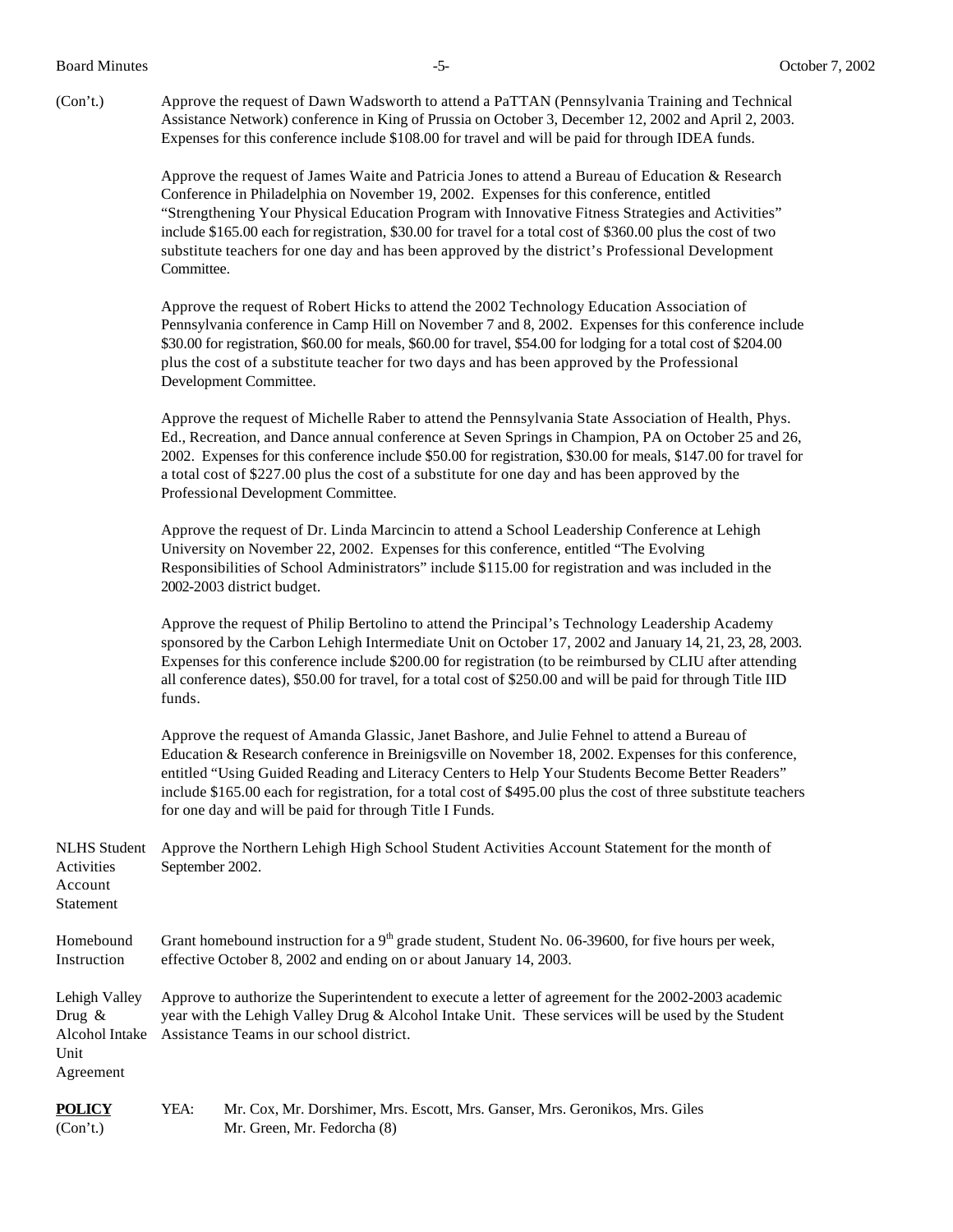|                                     | NAY:                                                                                                                                                                                                                                                      | None $(0)$                                                                        |                                                                              |                                                                                       |  |  |  |  |  |
|-------------------------------------|-----------------------------------------------------------------------------------------------------------------------------------------------------------------------------------------------------------------------------------------------------------|-----------------------------------------------------------------------------------|------------------------------------------------------------------------------|---------------------------------------------------------------------------------------|--|--|--|--|--|
| <b>CURRICU-</b><br><b>LUM AND</b>   | A motion was made by Mrs. Giles, with a second made by Mrs. Geronikos, that the Board of Education<br>approve the following items listed under Curriculum and Instruction:                                                                                |                                                                                   |                                                                              |                                                                                       |  |  |  |  |  |
| <b>INSTRUCT-</b><br><b>ION</b>      | Approve the following teacher as a helping teacher in the Northern Lehigh School District Induction<br>Program for the 2002-2003 school year:                                                                                                             |                                                                                   |                                                                              |                                                                                       |  |  |  |  |  |
| Induction                           |                                                                                                                                                                                                                                                           |                                                                                   |                                                                              |                                                                                       |  |  |  |  |  |
| Program                             | Renee Evans                                                                                                                                                                                                                                               | <b>Helping Teacher</b>                                                            | Inductee<br>Jon Prive                                                        | Stipend<br>\$750.00                                                                   |  |  |  |  |  |
| Education<br>Agreement<br>2002-2003 | CLIU Special Approve to authorize proper officials to execute an agreement between the Northern Lehigh School<br>District and the Carbon Lehigh Intermediate Unit to provide services for special education for the<br>2002-2003 school year as outlined. |                                                                                   |                                                                              |                                                                                       |  |  |  |  |  |
|                                     | YEA:<br>Mr. Cox, Mr. Dorshimer, Mrs. Escott, Mrs. Ganser, Mrs. Geronikos, Mrs. Giles<br>Mr. Green, Mr. Fedorcha (8)                                                                                                                                       |                                                                                   |                                                                              |                                                                                       |  |  |  |  |  |
|                                     | NAY:                                                                                                                                                                                                                                                      | None $(0)$                                                                        |                                                                              |                                                                                       |  |  |  |  |  |
| <b>NEW</b><br><b>BUSINESS</b>       | A motion was made by Mrs. Geronikos, with a second made by Mrs. Ganser, that the Board of Education approve<br>the following Proclamation:                                                                                                                |                                                                                   |                                                                              |                                                                                       |  |  |  |  |  |
|                                     | Project Fit America Proclamation                                                                                                                                                                                                                          |                                                                                   |                                                                              |                                                                                       |  |  |  |  |  |
|                                     | <b>WHEREAS</b> , in 2002 MESH Community Initiatives of Lehigh Valley Hospital, in<br>partnership with the Health and Community Service Task Force of Future Focus, became the<br>official sponsor for Project Fit America; and                            |                                                                                   |                                                                              |                                                                                       |  |  |  |  |  |
|                                     | <b>WHEREAS</b> , Project Fit America is a non-profit organization whose mission is to<br>administer academic programs to schools to get children physically fit; and                                                                                      |                                                                                   |                                                                              |                                                                                       |  |  |  |  |  |
|                                     |                                                                                                                                                                                                                                                           | <b>WHEREAS</b> , the program is now in 369 schools, 272 cities and 40 states; and |                                                                              |                                                                                       |  |  |  |  |  |
|                                     | <b>WHEREAS</b> , the faculties of Northern Lehigh School District and Northern Lehigh<br>Middle School have diligently worked with the curriculum, assuring the students would reap<br>maximum benefits; and                                              |                                                                                   |                                                                              |                                                                                       |  |  |  |  |  |
|                                     | <b>WHEREAS</b> , studies show that children who exercise on a regular basis perform<br>higher academically because they are keener, less tired, and in better control of aggression;<br>and                                                               |                                                                                   |                                                                              |                                                                                       |  |  |  |  |  |
|                                     | <b>WHEREAS</b> , a well exercised child will not only become fit, but be far more inclined<br>to embrace academics,                                                                                                                                       |                                                                                   |                                                                              |                                                                                       |  |  |  |  |  |
|                                     | NOW, THEREFORE, I, Gary Fedorcha, President of the Northern Lehigh School<br>Board, do hereby proclaim October 9, 2002 as                                                                                                                                 |                                                                                   |                                                                              |                                                                                       |  |  |  |  |  |
|                                     | 'PROJECT FIT AMERICA DAY"                                                                                                                                                                                                                                 |                                                                                   |                                                                              |                                                                                       |  |  |  |  |  |
|                                     |                                                                                                                                                                                                                                                           | efforts of Project Fit America.                                                   |                                                                              | in the Northern Lehigh School District, and urge residents to support and commend the |  |  |  |  |  |
|                                     |                                                                                                                                                                                                                                                           | affixed this 7 <sup>th</sup> day of October 2002.                                 | IN WITNESS THEREOF, I have hereunto set my hand and caused the Official Seal |                                                                                       |  |  |  |  |  |

**NEW BUSINESS**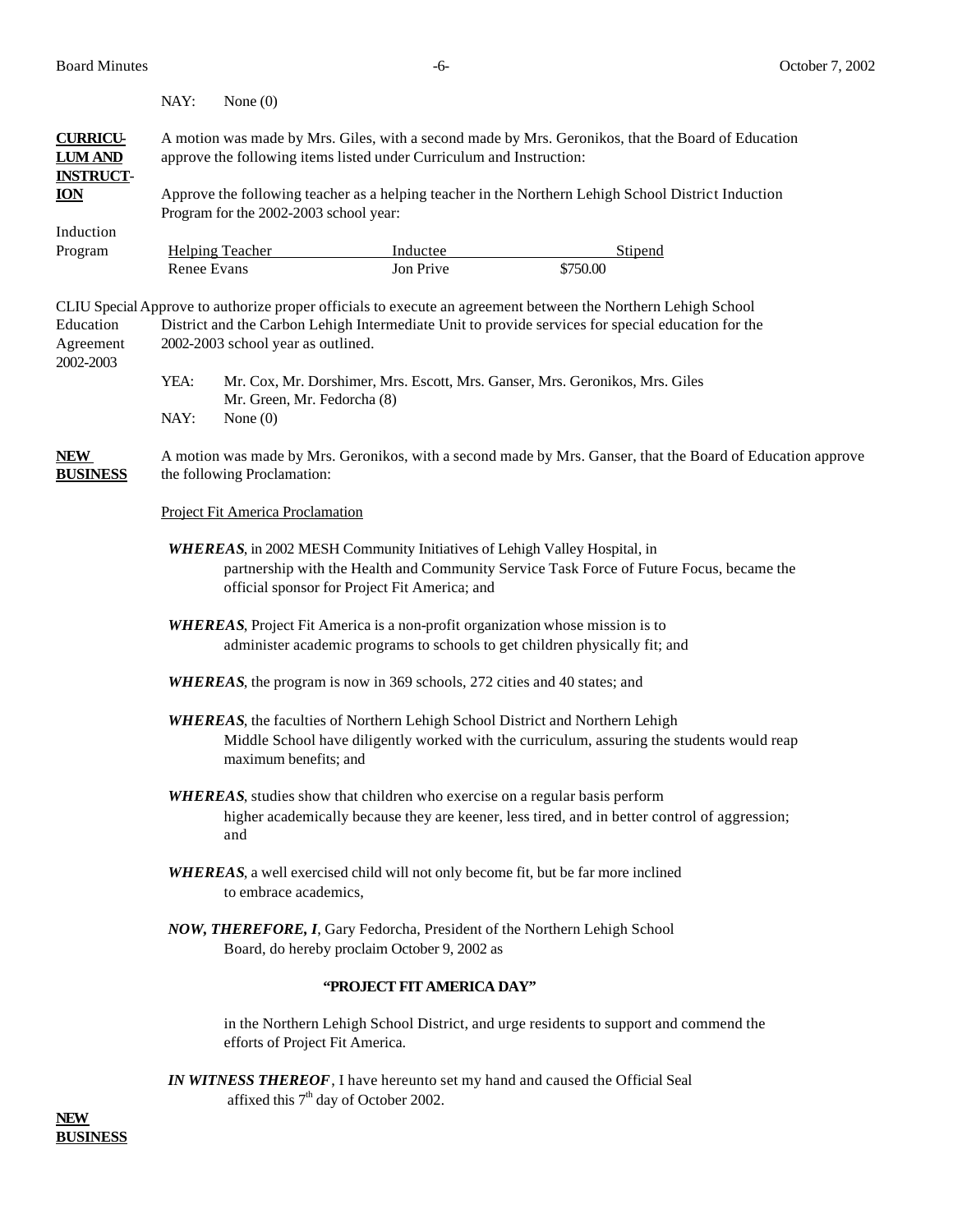| (Con't.)<br>Amend                                       | A motion was made by Mr. Cox, with a second made by Mr. Dorshimer, that the Board of Education approve to                                                                                                                                                                                                                                                                                                                                                                                                                                                                                          |                                                                                                                                                                                                                                                                                                                                                                                                                              |  |  |  |  |  |
|---------------------------------------------------------|----------------------------------------------------------------------------------------------------------------------------------------------------------------------------------------------------------------------------------------------------------------------------------------------------------------------------------------------------------------------------------------------------------------------------------------------------------------------------------------------------------------------------------------------------------------------------------------------------|------------------------------------------------------------------------------------------------------------------------------------------------------------------------------------------------------------------------------------------------------------------------------------------------------------------------------------------------------------------------------------------------------------------------------|--|--|--|--|--|
| Motion                                                  |                                                                                                                                                                                                                                                                                                                                                                                                                                                                                                                                                                                                    | amend the previous motion to read "in the Northern Lehigh School District" instead of in Slatington,<br>Pennsylvania.                                                                                                                                                                                                                                                                                                        |  |  |  |  |  |
| Vote On<br>Amendment                                    | YEA:                                                                                                                                                                                                                                                                                                                                                                                                                                                                                                                                                                                               | Mr. Cox, Mr. Dorshimer, Mrs. Escott, Mrs. Ganser, Mrs. Geronikos, Mrs. Giles<br>Mr. Green, Mr. Fedorcha (8)                                                                                                                                                                                                                                                                                                                  |  |  |  |  |  |
|                                                         | NAY:                                                                                                                                                                                                                                                                                                                                                                                                                                                                                                                                                                                               | None $(0)$                                                                                                                                                                                                                                                                                                                                                                                                                   |  |  |  |  |  |
| Vote On<br>Main                                         | YEA:                                                                                                                                                                                                                                                                                                                                                                                                                                                                                                                                                                                               | Mr. Cox, Mr. Dorshimer, Mrs. Escott, Mrs. Ganser, Mrs. Geronikos, Mrs. Giles<br>Mr. Green, Mr. Fedorcha (8)                                                                                                                                                                                                                                                                                                                  |  |  |  |  |  |
| Motion                                                  | NAY:                                                                                                                                                                                                                                                                                                                                                                                                                                                                                                                                                                                               | None $(0)$                                                                                                                                                                                                                                                                                                                                                                                                                   |  |  |  |  |  |
|                                                         |                                                                                                                                                                                                                                                                                                                                                                                                                                                                                                                                                                                                    | <b>FINANCIAL</b> A motion was made by Mr. Dorshimer, with a second made by Mrs. Escott, that the Board of Education<br>approve the following financial items:                                                                                                                                                                                                                                                                |  |  |  |  |  |
| PC<br>Abatement                                         | Approve abatement of per capita taxes, for the residents that fall within the guidelines, as presented.                                                                                                                                                                                                                                                                                                                                                                                                                                                                                            |                                                                                                                                                                                                                                                                                                                                                                                                                              |  |  |  |  |  |
| Construction<br><b>Account Bills</b>                    | Approve payment of bills from the Construction Account, as presented.                                                                                                                                                                                                                                                                                                                                                                                                                                                                                                                              |                                                                                                                                                                                                                                                                                                                                                                                                                              |  |  |  |  |  |
| Extended<br>Construction<br><b>Account Bills</b>        | Approve payment of bills from the Extended Construction Account, as presented.                                                                                                                                                                                                                                                                                                                                                                                                                                                                                                                     |                                                                                                                                                                                                                                                                                                                                                                                                                              |  |  |  |  |  |
| Cash<br>Management<br>Portfolio                         | Approve the Arthurs Lestrange Cash Management Portfolio for the month of August 2002, as presented.                                                                                                                                                                                                                                                                                                                                                                                                                                                                                                |                                                                                                                                                                                                                                                                                                                                                                                                                              |  |  |  |  |  |
| <b>CLIU</b> Internet<br>Consortium<br>2003-2004         | Approve to authorize the administration to enter into an agreement to allow the Carbon Lehigh Intermediate Unit<br>to proceed in completing the necessary documents for the Northern Lehigh School District to participate in the<br>CLIU Internet Consortium for the 2003-2004 school year.                                                                                                                                                                                                                                                                                                       |                                                                                                                                                                                                                                                                                                                                                                                                                              |  |  |  |  |  |
| New Door<br>Hardware &<br>Electric<br>Release<br>System | Approve to award the contract for New Door Hardware and Electric Release Systems required to work with<br>the new Door Access Control System to Morris Black & Sons, Inc. of Allentown, PA at a cost of<br>\$36,390.00. It is further recommended that the Board of Education approve to award "Alternate A" for<br>inspection and adjustments to all exterior doors to insure proper door alignment and function as specified at<br>a cost of \$4,439.00. Total cost for the project is \$40,929.00. Funding for this will come from CTC's<br>original proposal, Part II Additional Technologies. |                                                                                                                                                                                                                                                                                                                                                                                                                              |  |  |  |  |  |
| Real Estate<br>Tax Refunds                              |                                                                                                                                                                                                                                                                                                                                                                                                                                                                                                                                                                                                    | Approve an \$877.61 real estate tax refund to Jeffrey Heintzelman, Jr., 319 East Washington Street, Slatington,<br>PA 18080. Mr. Heintzelman is due a refund because both he and his mortgage company incorrectly paid the<br>2002-2003 real estate tax bill.                                                                                                                                                                |  |  |  |  |  |
|                                                         |                                                                                                                                                                                                                                                                                                                                                                                                                                                                                                                                                                                                    | Approve a \$321.30 real estate tax refund to Anna M. Fenstermaker Et. Al., 2539 Welshtown Road, Slatington,<br>PA 18080-3448. The Fenstermakers are due a refund on their 2001-2002 taxes because their assessed value<br>was decreased from \$34,050 to \$26,550 prior to July 1, 2001.                                                                                                                                     |  |  |  |  |  |
|                                                         |                                                                                                                                                                                                                                                                                                                                                                                                                                                                                                                                                                                                    | Approve a \$288.23 real estate tax refund to Daniel R. Evans, 14 New Street, Walnutport, PA 18088. Mr. Evans<br>is entitled to a refund because his building was razed on December 1, 2001, and the assessed value was<br>decreased from \$35,850 to \$24,250. The assessed value was revised per Lehigh County calculations from<br>\$35,850 to an average assessed value of \$29,122 for the entire 2001-2002 school year. |  |  |  |  |  |

**FINANCIAL** (Con't.)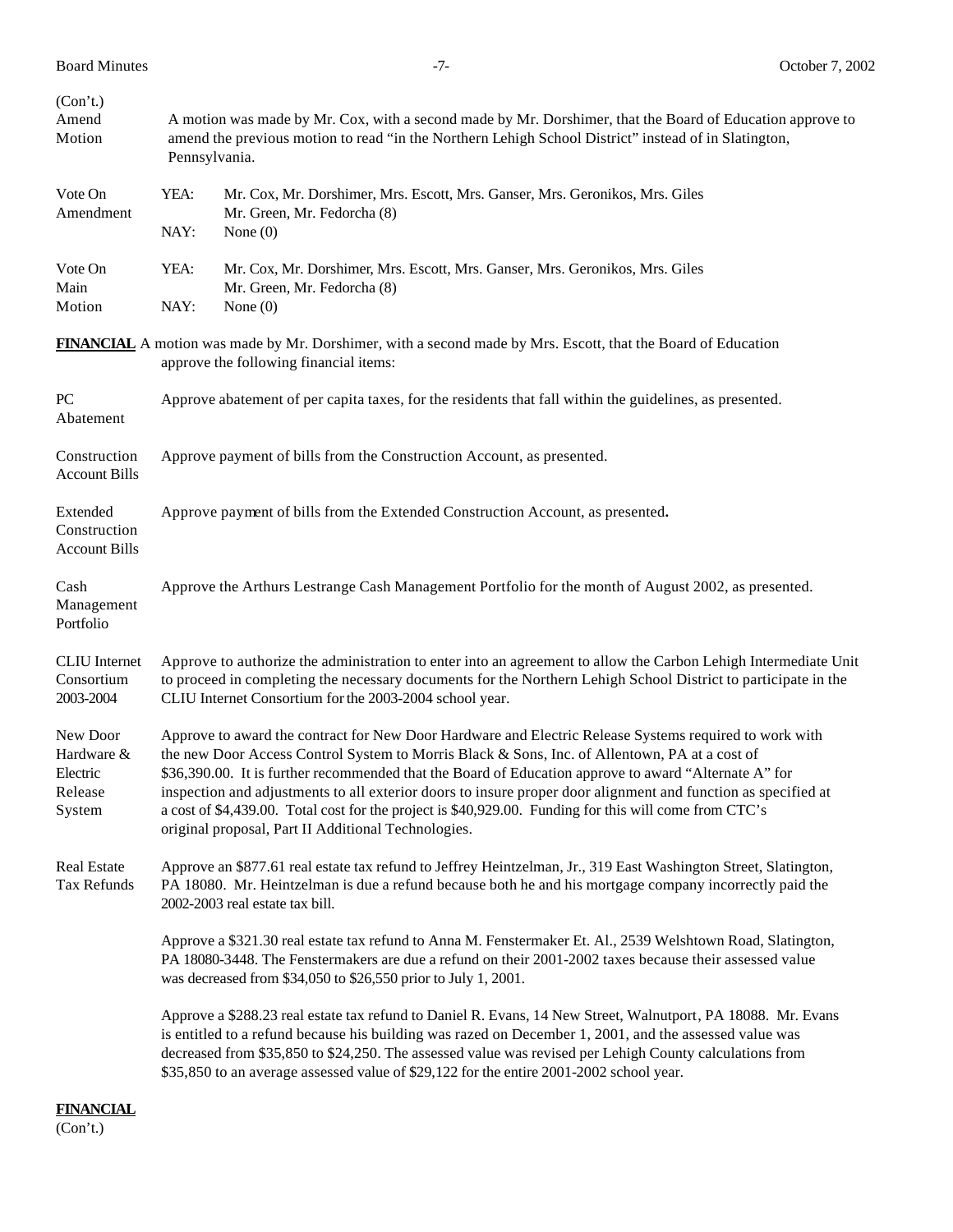| EIT & OPT<br>Office Audit                                           | Approve the Northern Lehigh School District Earned Income Tax Office and the Occupational Privilege<br>Tax Office audit reports for fiscal year ended June 30, 2002. The deficiency of uninsured deposits, as noted<br>in the audit report, will be corrected by opening accounts in three separate banks or obtaining a separate<br>collateral agreement for all funds on deposit with our current depository.                                                                   |  |  |  |  |  |
|---------------------------------------------------------------------|-----------------------------------------------------------------------------------------------------------------------------------------------------------------------------------------------------------------------------------------------------------------------------------------------------------------------------------------------------------------------------------------------------------------------------------------------------------------------------------|--|--|--|--|--|
| Increased<br>Collection<br>Procedures<br>Portnoff Law<br>Associates | Approve increased collection procedures for the attached parcels listed by Portnoff Law Associates as<br>being unable to effectuate service of the writ of scire facias. The parcel owners have not responded to<br>partial payment procedures, therefore increased collection procedures are warranted. Increased procedures<br>include reissuing a writ of scire facias, filing a motion for alternative services, default judgment, and if<br>necessary, sale of the property. |  |  |  |  |  |
| <b>Budgetary</b><br>Transfers                                       | Approve the budgetary transfers as presented. (See Attached)                                                                                                                                                                                                                                                                                                                                                                                                                      |  |  |  |  |  |
| <b>Transfer Funds</b>                                               | Approve the transfer of \$1,706.36 from the inactive Middle School Ninth Grade Play Account to the Middle<br>School Student Activity Account. The Ninth Grade Play Account has been inactive for years, and the<br>transfer is in line with the new "Student Activity Funds Guide".                                                                                                                                                                                               |  |  |  |  |  |
|                                                                     | YEA:<br>Mr. Cox, Mr. Dorshimer, Mrs. Escott, Mrs. Ganser, Mrs. Geronikos, Mrs. Giles<br>Mr. Green, Mr. Fedorcha (8)<br>NAY:<br>None $(0)$                                                                                                                                                                                                                                                                                                                                         |  |  |  |  |  |
| <b>LEGAL</b>                                                        | A motion was made by Mr. Dorshimer, with a second made by Mrs. Escott, that the Board of<br>Education approve the following legal items:                                                                                                                                                                                                                                                                                                                                          |  |  |  |  |  |
| Memo Of<br>Understanding<br>For Elementary<br>Student               | In accordance with School Board Policy #233: Pupils: Suspension and Expulsion,<br>approve the Agreement and Memorandum of Understanding regarding removal of a third grade student at<br>Peters Elementary School from the attendance rolls and all school-related activities for forty-five school<br>days.                                                                                                                                                                      |  |  |  |  |  |
| Memo Of<br>Understanding<br>For High<br>School Student              | In accordance with School Board Policy #233: Pupils: Suspension and Expulsion,<br>approve the Agreement and Memorandum of Understanding regarding removal of a tenth grade<br>student from the attendance rolls and all school-related activities for one calendar year, effective<br>September 16, 2002 and ending on September 16, 2003.                                                                                                                                        |  |  |  |  |  |
|                                                                     | YEA:<br>Mr. Cox, Mr. Dorshimer, Mrs. Escott, Mrs. Ganser, Mrs. Geronikos, Mrs. Giles<br>Mr. Green, Mr. Fedorcha (8)<br>None $(0)$<br>NAY:                                                                                                                                                                                                                                                                                                                                         |  |  |  |  |  |
| <b>INFORM-</b><br><b>ATION</b>                                      | All board members received a copy of the minutes of the Carbon Lehigh Intermediate Unit Board of<br>Directors meeting held on 8/19/02.                                                                                                                                                                                                                                                                                                                                            |  |  |  |  |  |
| PlanCon Part I<br><b>Interim Report</b><br>(Info Only)              | Notification has been received from the PA Department of Education of their approval of<br>PlanCon Part I, Interim Reporting, for Change Orders G-6, G-9, and P-3. Copies of this document and<br>appended materials will be entered into the official minutes of this meeting.                                                                                                                                                                                                   |  |  |  |  |  |